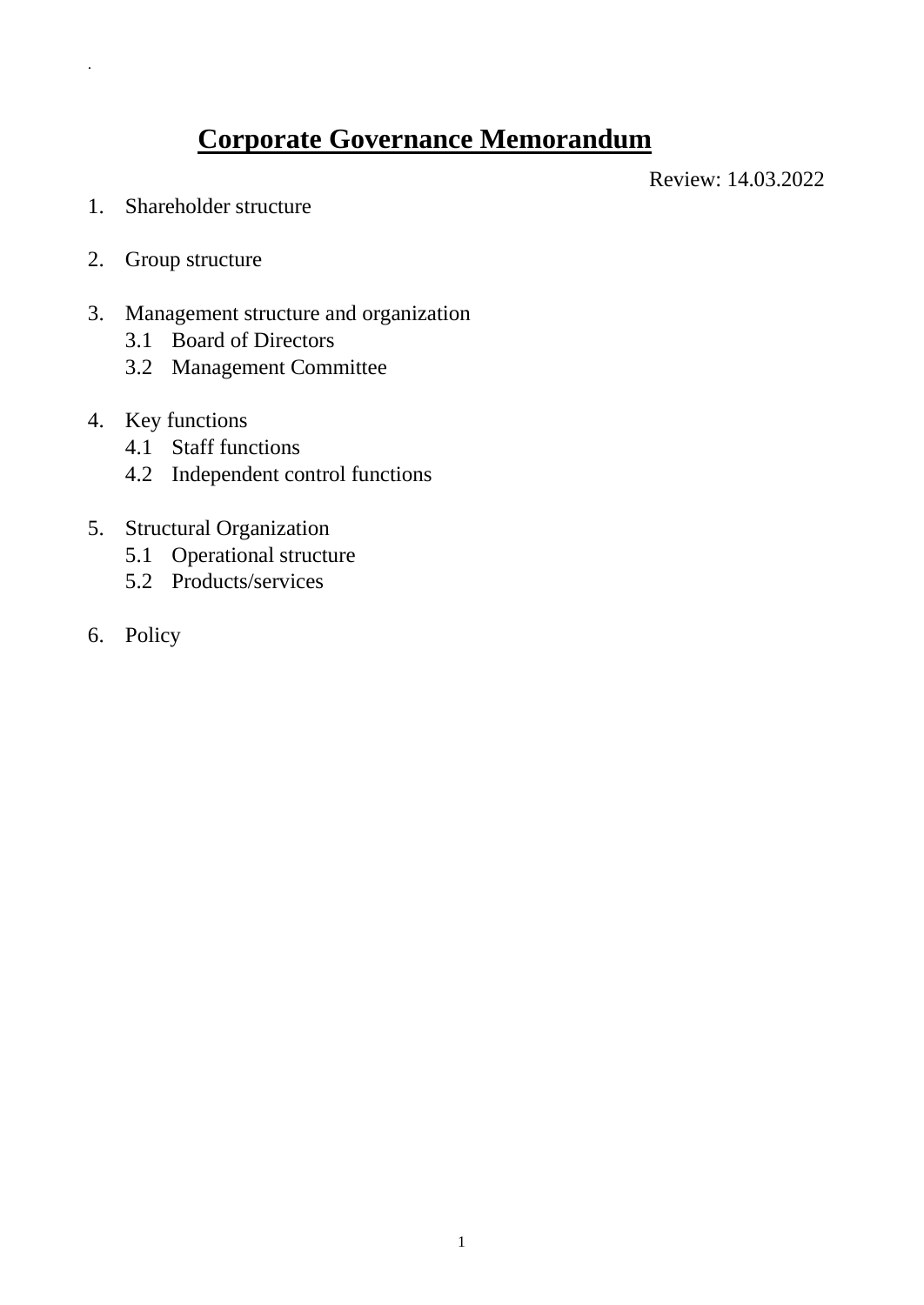## **Corporate Governance Memorandum**

#### **1** *Shareholder structure*

.

UTB has 3 shareholders whose participation is divided as follows:

- *Taiwan Cooperative Bank Ltd.* **90.02%** - *Bank of Taiwan* **4.99%**
- *Land Bank of Taiwan* **4.99%**

### **2** *Group Structure*

Taiwan Cooperative Bank Ltd (TCB). Being UTB's main shareholder, TCB considers UTB as making part of their overseas network as appears from their annual report. UTB is described as an equity method investee. Their stockholders equity amounts to TWD 241.79 billion (6.99 billion Euro) and their total balance sheet to TWD 3,897.26 billion (112.67 billion Euro) as at 31.12.2020 (exchange rate TWD/Euro = 34.59/ 31 December 2020).

Taiwan Cooperative Bank Ltd is now a 100% subsidiary of Taiwan Cooperative Holdings, established on 01.12.2011 and approved by the Financial Supervisory Commission on 22.09.2011.

Taiwan Cooperative Holdings with assets and stockholders equity valued around TWD 4,147.04 billion and TWD 237.68 billion respectively, ranks as the  $6<sup>th</sup>$ largest financial holding company, as per 31.12.2020 in Taiwan in terms of assets size (as disclosed from its website). It is listed on the Taiwan Stock Exchange (code: 5880) and TCB was consequently delisted (code: 5854).

The Ministry of Finance of the R.O.C. holds 26.06% of the stock of TC Holdings.

#### **3** *Management structure and organization*

3.1 Board of Directors: The Board of Directors is a collegial body and has the power to perform all actions that are necessary or useful for the achievement of the bank's corporate purpose with the exception of those actions that are by law or by UTB's articles of association explicitly reserved for the General Shareholders' Meeting.

The Board meets at least twice a year, usually in May and October under the chairmanship of its Chairman, being a non-executive Director, representative of the Taiwan Cooperative Bank, who decides after consultation of the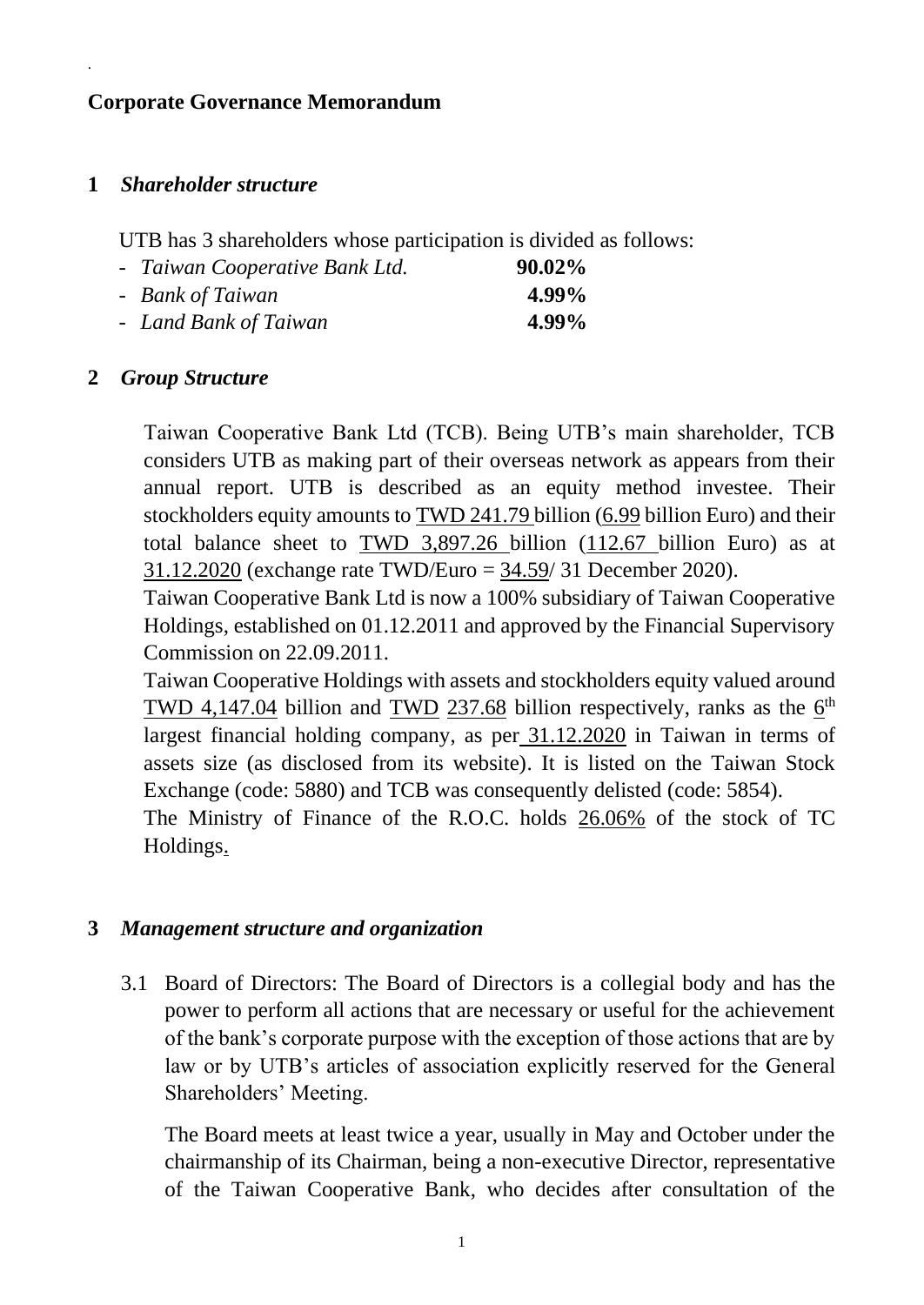Management Committee and the other Directors what items will be submitted to the Board.

3.2 Management Committee: two Executive Directors (the Managing Director and the Deputy Managing Director) acting together form the Management Committee. They are appointed by the Board of Directors and dispose of all the powers mentioned in Art. 522 of the Companies Code, except the general policy of the bank and the other matters specifically reserved by that code to the Board of Directors and to the General Shareholders' Meeting.

The Managing Director is in charge of all operations functions.

The Deputy Managing Director is acting as Risk Manager, AML Supervisor and is also in charge of Compliance Function, physical safety, guarding, security, and HR.

## **4** *Key functions*

.

## **4.1 Staff functions:**

- The Treasury Manager, the loan Manager and the Administration Manager are reporting directly to the Managing Director. These officers are chosen on the basis of their professional background and experience.
- The Advisor of the bank will advise the Management Committee in all independence in all regulatory, legal, prudential matter. He is now also acting as Compliance Officer and AMLCO, after having obtained the necessary approvals from both the NBB and FSMA. The Compliance Officer is reporting directly to the Deputy Managing Director.
- 4.2 Independent Control functions:
	- **a)** Internal Audit function:

in order to benefit of an entirely independent internal audit function, the bank has made a contract, in accordance with Circular D1 97/7 of BFIC, with Luc Callaert BV, external registered chartered accountant company, whereby the latter will act as sub-contractor to provide the total internal audit services, the final responsibility remaining, of course, with UTB. This contract is extended up to 31.12.2023.

**b)** Audit and Risk Committee

In compliance with the Article 27, 28 and 29 of Belgian Banking Code, the Audit and Risk Committee was established on 11.11.2015 in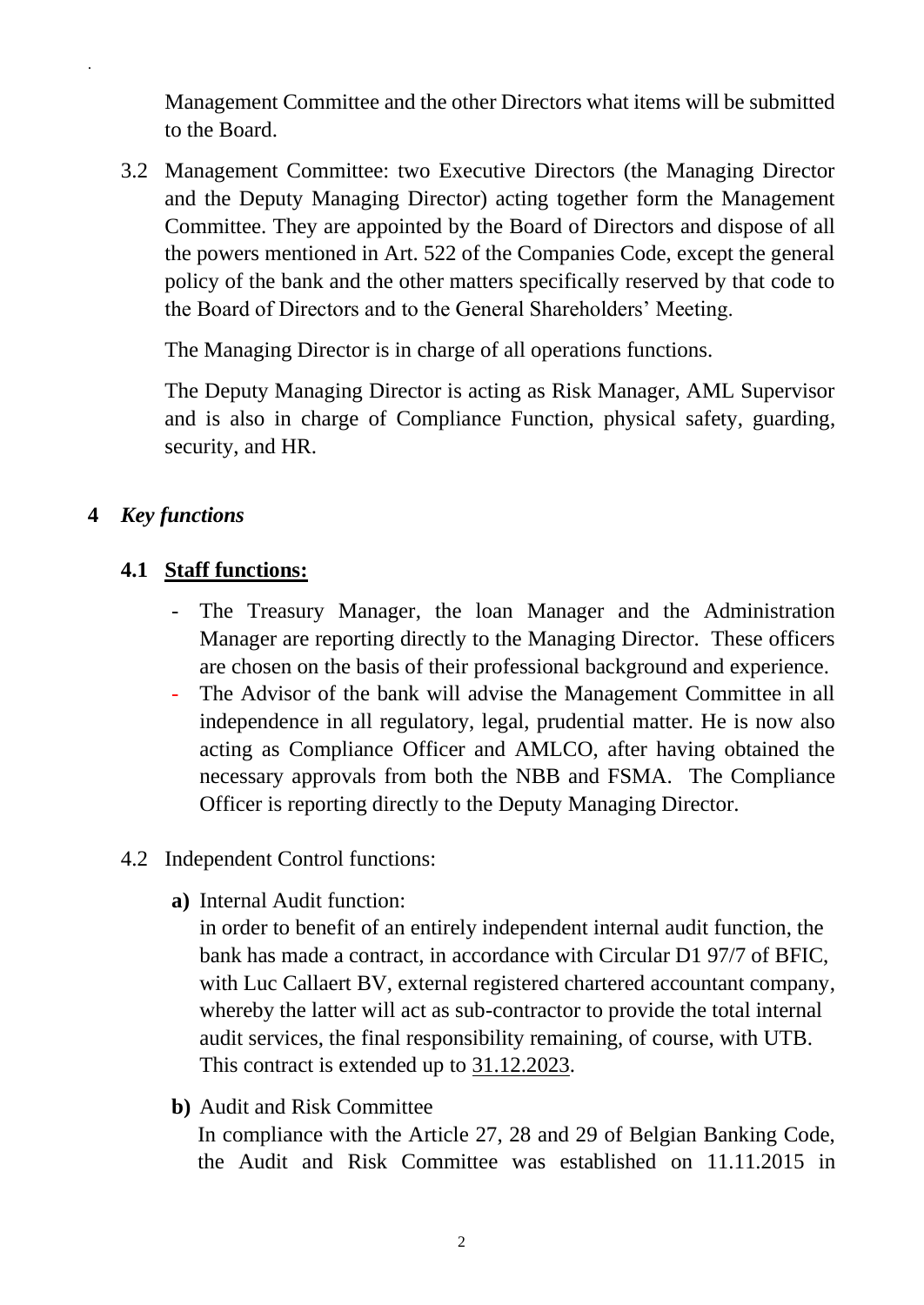accordance with the Audit and Risk Committee Charter, approved by the Board of Directors on 20.05.2015.

The Members of the said Committee are appointed for renewable periods of 3 years by the Board of Directors.

The Committee shall convene at least twice a year, and may call a meeting at its discretion whenever necessary. The Committee reports to the Board of Directors on the performance of the duties.

**c)** Compliance function:

.

Given the small size of UTB, the small number of products offered, the limited number of transactions, the responsibility for Compliance, AML and for the prevention policy of the bank in fiscal matters was delegated to the Advisor by the Management Committee of 28.08.2015.

**d)** AML/CTF function

In compliance with the Belgian AML Law of 18 September 2017, the Deputy Managing Director has been appointed as the AML Supervisor. The Compliance Officer is acting as ALMCO.

**e)** Risk Management function:

Given the small number of operations, the Deputy Managing Director, has been appointed as the Risk Manager. In this function, he closely monitors on a continuing basis the various risks incurred by the bank in collaboration with the Managing Director.

## **5** *Structural organization.*

5.1 Operational Structure

Given the small size of the bank, all activities are concentrated in three business lines under the direct supervision of the Managing Director:

- The Administration Manager is responsible for:
	- ◊ Country risk and sector concentration risk
	- $\diamond$  processing of the daily operations
	- ◊ Accountancy
	- ◊ General Administration
	- ◊ Budget
- The Loan Manager is responsible for:
	- ◊ Credits